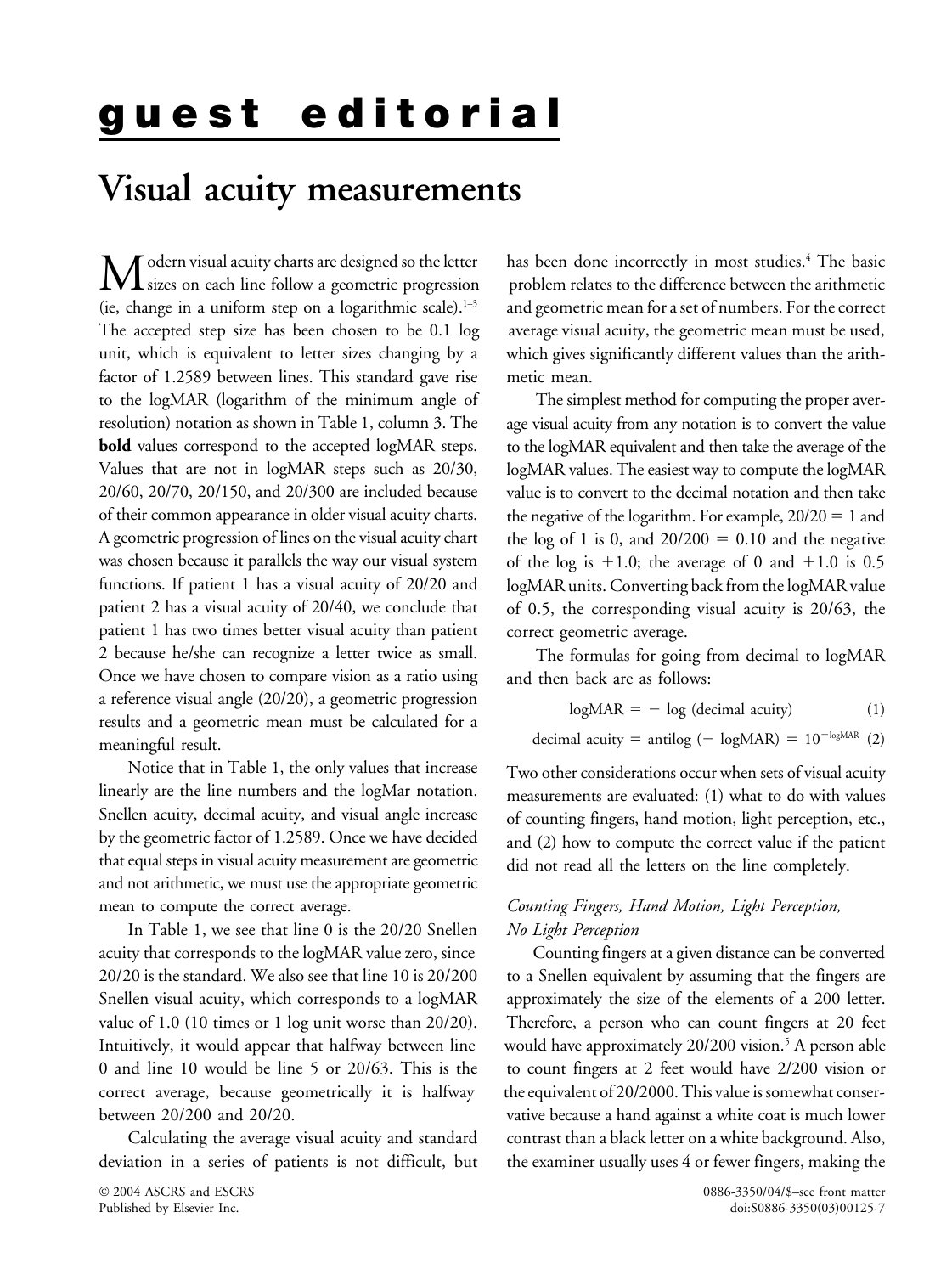| Table 1. |  |  | Visual acuity conversion chart. |  |
|----------|--|--|---------------------------------|--|
|----------|--|--|---------------------------------|--|

|                          |                |                                          |         | <b>Distance</b><br>Near |                           |             |       |                                            |         |                                     |                                 |                                                 |       |
|--------------------------|----------------|------------------------------------------|---------|-------------------------|---------------------------|-------------|-------|--------------------------------------------|---------|-------------------------------------|---------------------------------|-------------------------------------------------|-------|
|                          | <b>Visual</b>  | <b>Spatial</b>                           |         | % Central               | <b>Snellen Equivalent</b> |             |       | % Central                                  |         |                                     | Revised                         |                                                 |       |
| Line<br><b>Number</b>    | Angle<br>(min) | Frequency<br>(Cyc/deg) LogMAR Efficiency |         | <b>Visual</b>           | Feet<br>20/               | Meter<br>6/ |       | <b>Visual</b><br><b>Decimal Efficienty</b> | (14/ )  | <b>Inches</b> Centimeters<br>(35/ ) | Jaeger                          | American<br><b>Standard Point-Type Notation</b> | "M"   |
| $-3$                     | 0.50           | 60.00                                    | 0.30    | 100                     | 10                        | 3.0         | 2.00  | 100                                        | 7.0     | 17.5                                |                                 | $\overline{\phantom{0}}$                        | 0.20  |
| $-2$                     | 0.63           | 48.00                                    | 0.20    | 100                     | 12.5                      | 3.8         | 1.60  | 100                                        | 8.8     | 21.9                                |                                 |                                                 | 0.25  |
| $-1$                     | 0.80           | 37.50                                    | 0.10    | 100                     | 16                        | 4.8         | 1.25  | 100                                        | 11.2    | 28.0                                | -                               | $\overline{\phantom{0}}$                        | 0.32  |
| 0                        | 1.00           | 30.00                                    | 0.00    | 100                     | 20                        | 6.0         | 1.00  | 100                                        | 14.0    | 35.0                                | 1                               | 3                                               | 0.40  |
| 1                        | 1.25           | 24.00                                    | $-0.10$ | 95                      | 25                        | 7.5         | 0.80  | 100                                        | 17.5    | 43.8                                | $\mathbf{2}$                    | 4                                               | 0.50  |
| -                        | 1.50           | 20.00                                    | $-0.18$ | 91                      | 30                        | 9.0         | 0.67  | 95                                         | 21.0    | 52.5                                | 3                               | 5                                               | 0.60  |
| $\overline{2}$           | 1.60           | 18.75                                    | $-0.20$ | 90                      | 32                        | 9.6         | 0.63  | 94                                         | 22.4    | 56.0                                | 4                               | 6                                               | 0.64  |
| 3                        | 2.00           | 15.00                                    | $-0.30$ | 85                      | 40                        | 12.0        | 0.50  | 90                                         | 28.0    | 70.0                                | 5                               | $\overline{\mathbf{r}}$                         | 0.80  |
| $\overline{4}$           | 2.50           | 12.00                                    | $-0.40$ | 75                      | 50                        | 15.0        | 0.40  | 50                                         | 35.0    | 87.5                                | 6                               | 8                                               | 1.0   |
| -                        | 3.00           | 10.00                                    | $-0.48$ | 67                      | 60                        | 18.0        | 0.33  | 42                                         | 42.0    | 105.0                               | $\overline{7}$                  | 9                                               | 1.2   |
| 5                        | 3.15           | 9.52                                     | $-0.50$ | 65                      | 63                        | 18.9        | 0.32  | 40                                         | 44.1    | 110.3                               | 8                               | 10                                              | 1.3   |
| -                        | 3.50           | 8.57                                     | $-0.54$ | 63                      | 70                        | 21.0        | 0.29  | 32                                         | 49.0    | 122.5                               | $\overline{\phantom{0}}$        | $\overline{\phantom{0}}$                        | 1.4   |
| 6                        | 4.00           | 7.50                                     | $-0.60$ | 60                      | 80                        | 24.0        | 0.25  | 20                                         | 56.0    | 140.0                               | 9                               | 11                                              | 1.6   |
| $\overline{\mathbf{r}}$  | 5.00           | 6.00                                     | $-0.70$ | 50                      | 100                       | 30.0        | 0.20  | 15                                         | 70.0    | 175.0                               | 10                              | 12                                              | 2.0   |
| ▃                        | 5.70           | 5.26                                     | $-0.76$ | 44                      | 114                       | 34.2        | 0.18  | 12                                         | 79.8    | 199.5                               | 11                              | 13                                              | 2.3   |
| 8                        | 6.25           | 4.80                                     | $-0.80$ | 40                      | 125                       | 37.5        | 0.16  | 10                                         | 87.5    | 218.8                               | 12                              | 14                                              | 2.5   |
| -                        | 7.50           | 4.00                                     | $-0.88$ | 32                      | 150                       | 45.0        | 0.13  | 6                                          | 105.0   | 262.5                               | $\overbrace{\phantom{1232211}}$ | $\qquad \qquad -$                               | 3.0   |
| 9                        | 8.00           | 3.75                                     | $-0.90$ | 30                      | 160                       | 48.0        | 0.13  | 5                                          | 112.0   | 280.0                               | 13                              | 21                                              | 3.2   |
| 10                       | 10.00          | 3.00                                     | $-1.00$ | 20                      | 200                       | 60.0        | 0.10  | 2                                          | 140.0   | 350.0                               | 14                              | 23                                              | 4.0   |
| 11                       | 12.50          | 2.40                                     | $-1.10$ | 17                      | 250                       | 75.0        | 0.08  | 0                                          | 175.0   | 437.5                               | $\overline{\phantom{0}}$        | $\overline{\phantom{0}}$                        | 5.0   |
| $\overline{\phantom{0}}$ | 15.00          | 2.00                                     | $-1.18$ | 16                      | 300                       | 90.0        | 0.07  | 0                                          | 210.0   | 525.0                               | $\overline{\phantom{0}}$        | $\overline{\phantom{0}}$                        | 6.0   |
| 12                       | 16.00          | 1.88                                     | $-1.20$ | 15                      | 320                       | 96.0        | 0.06  | 0                                          | 224.0   | 560.0                               | -                               | $\overline{\phantom{0}}$                        | 6.4   |
| 13                       | 20.00          | 1.50                                     | $-1.30$ | 10                      | 400                       | 120.0       | 0.05  | 0                                          | 280.0   | 700.0                               |                                 | —<br>—                                          | 8.0   |
| 16                       | 40.00          | 0.75                                     | $-1.60$ | 5                       | 800                       | 240.0       | 0.03  | 0                                          | 560.0   | 1400.0                              |                                 | —<br>—                                          | 16.0  |
| 20                       | 100.00         | 0.30                                     | $-2.00$ | 0                       | 2000*                     | 600.0       | 0.01  | 0                                          | 1400.0  | 3500.0                              |                                 |                                                 | 40.0  |
| 30                       | 1000.00        | 0.03                                     | $-3.00$ | 0                       | 20000                     | 6000.0      | 0.001 | 0                                          | 14000.0 | 35000.0                             | -                               |                                                 | 400.0 |

Bold values are standard logMAR progression.

 $LogMAR = logarithm$  of the minimum angle of resolution

\*20/2000 is equivalent to counting fingers @ 2 feet

† 20/20000 is equivalent to hand motion @ 2 feet

clinic, hand motion at a given distance is 10 times worse cases should be excluded and described in the manuscript.<br>than counting fingers; ie, a person who can detect hand and methods section of the manuscript. motion at 20 feet has approximately 20/2000 Snellen *Patient Cannot Read Entire Line*<br>visual acuity equivalent. A person who has hand motion *It is very common for visual* visual acuity equivalent. A person who has hand motion It is very common for visual acuity sets to include<br>at 2 feet would have an equivalent Snellen acuity of values in which the patient did not read all of the letters

number of forced choices less than the number of Snel- Light perception with and without projection and len optotypes (10). https://www.molight perception are not actually visual acuity mea-From studies we have performed in our low-vision surements, but simply the detection of a stimulus. These<br>ic hand motion at a given distance is 10 times worse cases should be excluded and described in the materials

values in which the patient did not read all of the letters 20/20000. on a single line correctly. Although recording the last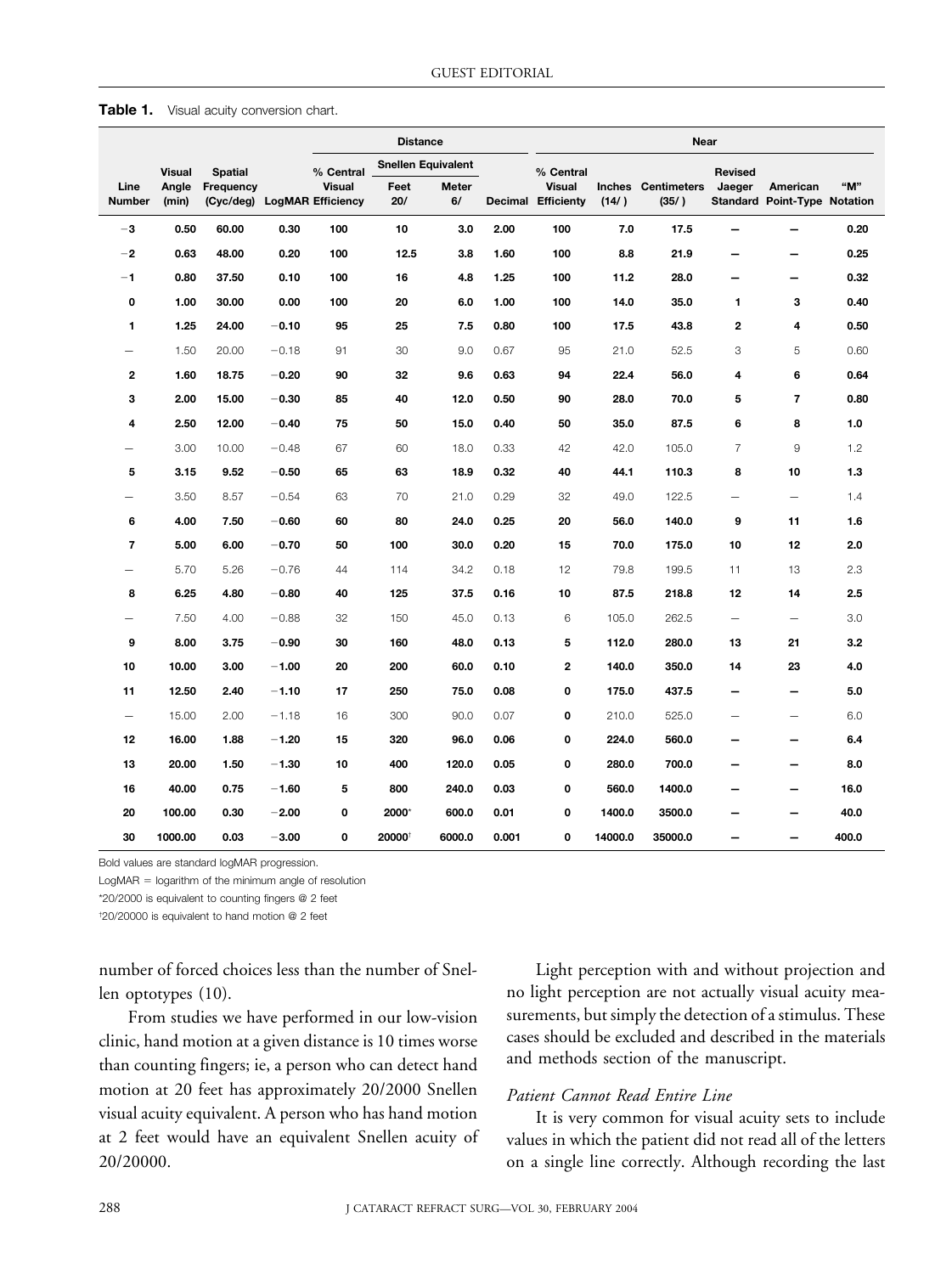| Eye            | <b>Measured Visual</b><br>Acuity* | <b>Snellen</b><br>Equivalent | <b>Decimal</b><br><b>Equivalent</b> | LogMAR<br>Equivalent |
|----------------|-----------------------------------|------------------------------|-------------------------------------|----------------------|
|                | 20/10                             | 20/10                        | 2.000                               | $-0.30$              |
| 2              | $20/10 - 2$                       | $20/10 - 2$                  | $2.000 - 2$                         | $-0.26$              |
| 3              | 20/40                             | 20/40                        | 0.500                               | 0.30                 |
| 4              | $20/40 + 3$                       | $20/40 + 3$                  | $0.500 + 3$                         | 0.24                 |
| 5              | 20/200                            | 20/200                       | 0.100                               | 1.00                 |
| 6              | $CF** @ 2$ ft                     | 20/2000                      | 0.010                               | 2.00                 |
| $\overline{ }$ | $HM***@2ft$                       | 20/20000                     | 0.001                               | 3.00                 |
| Mean $\pm$ SD  |                                   | $20/142 \pm 12.4$ lines      | $0.141 \pm 12.4$ lines              | $0.85 \pm 1.24$      |

**Table 2.** Visual acuity data set for 7 theoretical eyes.

 $CF =$  counting fingers; HM  $=$  hand motion; LogMAR  $=$  logarithm of the minimum angle of resolution

\*Bailey-Lovie visual acuity chart with 5 letters on each line

precision of the measurement, similar to rounding off erroneous results.<sup>7,8</sup> laboratory measurements. A more accurate method is Table 2 gives a 7-patient sample data set to illustrate to interpolate between the values of the logMAR acuity the correct calculations and serves as a guide for an using the fraction of the number of letters correctly investigator to use to validate his/her calculation method. read on a visual acuity line. The average value and standard deviation are calculated

on each visual acuity line and the patient read all the was 0.85 and the standard deviation was 1.24, normally letters on the 20/50 (logMAR  $= +0.4$ ) line but only 3 of the 5 letters on the 20/40 (logMAR  $= +0.3$ ) line. Three fifths  $(3/5 = 0.6)$  of the way from logMAR +0.4 to  $+0.3$  is logMAR  $+0.34$ . The logMAR value of  $+$ is the correct value for this patient's visual acuity. For studies that involve large data bases, in which converting the values manually is tedious, we have published the formulas that allow direct conversion from the Snellen Snellen Snellen Visual Acuity  $= 20/142$ acuity value to the interpolated logMAR value.<sup>6</sup> These

correlation coefficients, etc.) must be calculated using allow valid comparisons of different data sets.

line that was read completely or the majority of letters logMAR values for visual acuity. Performing these analy- (3 out of 5) is an acceptable method, it reduces the ses using any other value for visual acuity will lead to

For example, suppose our acuity chart had 5 letters using the logMAR values. The average logMAR acuity expressed as  $0.85 \pm 1.24$ . To determine the equivalent decimal acuity for the average, we must use equation 2 above:

0.34  
\nDecimal Visual Acuity = 
$$
10^{-LogMAR} = 10^{-0.85} = 0.141
$$
  
\nFor  
\ntriangle Snellen Visual Acuity Denominator =  $20/Decimal Acuity$   
\n=  $20/0.141 = 142$   
\nellen Snellen Vival Acuiry =  $20/142$ 

Formulas work only if there are an equal number of<br>letters on a line, such as the Bailey-Lovie visual acuity<br>chart<sup>3</sup> and other standardized charts.<sup>6</sup><br>Letters are action in logMAR units is to lines of visual acuity.<br>Lett Unfortunately, if the number of letters on the acuity<br>chart are not equal on each line (as occurs on many<br>projector and wall charts), a table must be created that<br>shows the conversion interpolation for each line and a<br>sin

*Sample Calculations* Other statistical calculations such as correlation coef-Once the logMAR value for the visual acuity of ficients, Student *t* test, analysis of variance should be each patient has been obtained, statistical analyses on performed using the logMAR values, as shown above the data set can be performed. All statistical calculations for the mean and standard deviation. Using these tech- (means, standard deviations, standard errors of the mean, niques will provide meaningful analyses of data sets and